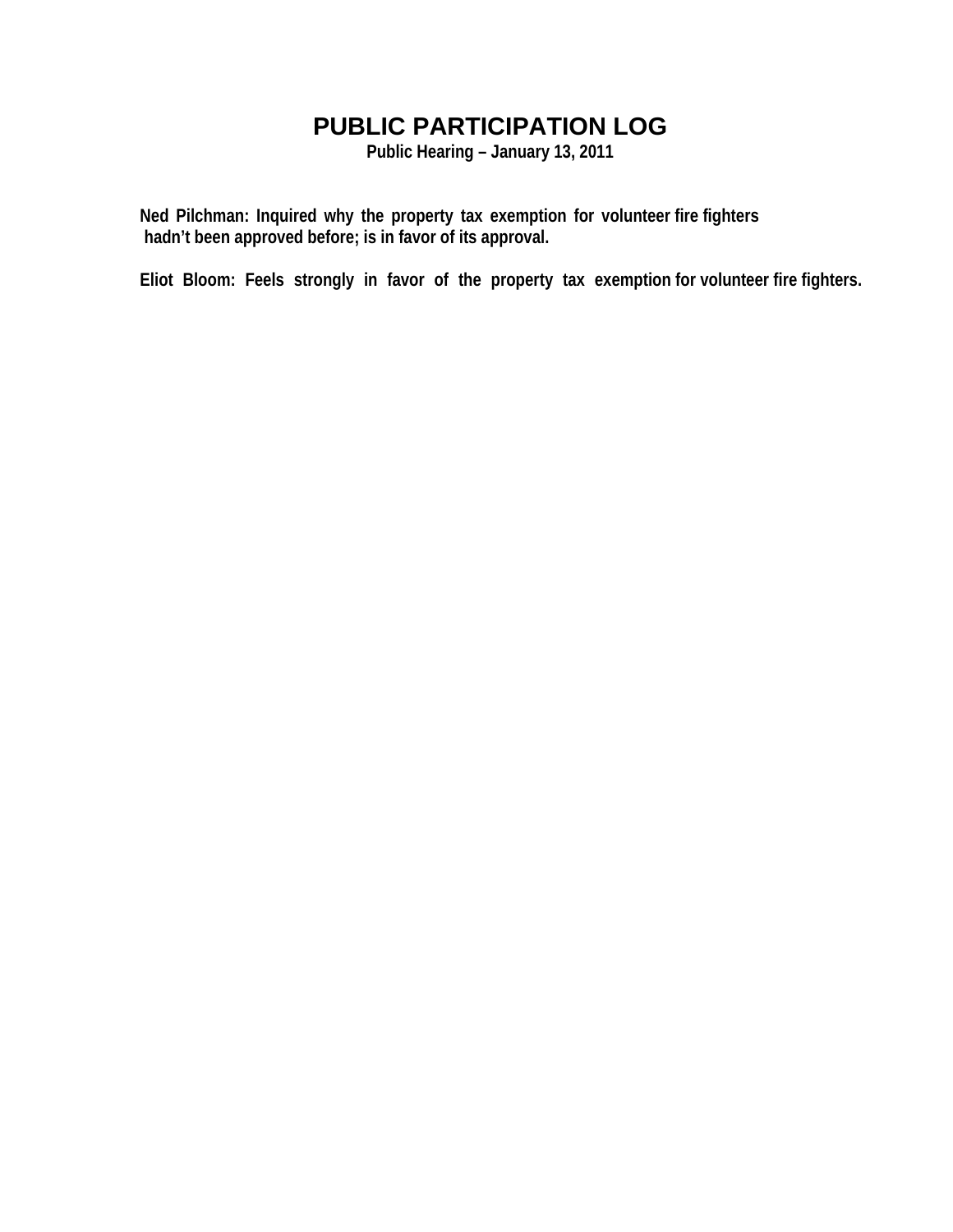## **SPECIAL MEETING OF THE BOARD OF EDUCATION PUBLIC HEARING**

**January 13, 2011 – High School President Steven Gellar, Presiding** 

**PRESENT: MRS. BIESELIN, MR. BRADY, MR. GELLAR, MRS. LAROSA, MR. ULRICH, MR. ZOTTO** 

**ABSENT: MR. SMITH** 

**Administrators: Mrs. Burns, Mrs. Duffy, Dr. Parvey, Mr. Simon, Mr. Zocchia** 

**Attorney: Mr. Volz** 

**Meeting was called to order at 7:32 p.m., followed by the Pledge.** 

**The following agenda item was discussed, with no objection: Volunteer Fire Fighter Property Tax Exemption.** 

**Two residents wished to speak during an "Invitation to the Public." Subjects of concern have been recorded in the public participation log.** 

**Motion was made by Mrs. Bieselin, seconded by Mr. Ulrich, and carried when all board members present voted in favor to add the volunteer fire fighter property tax exemption to the agenda for the Regular Meeting of the Board of Education.** 

**Meeting adjourned at 7:42 p.m. on motion by Mrs. Bieselin, seconded by Mr. Brady, and carried when all board members present voted in favor.** 

 **Respectfully submitted by** 

 **Nicole M. Schiano District Clerk** 

**All correspondence, reports, or related materials referred to in these minutes are on file in the District Office.**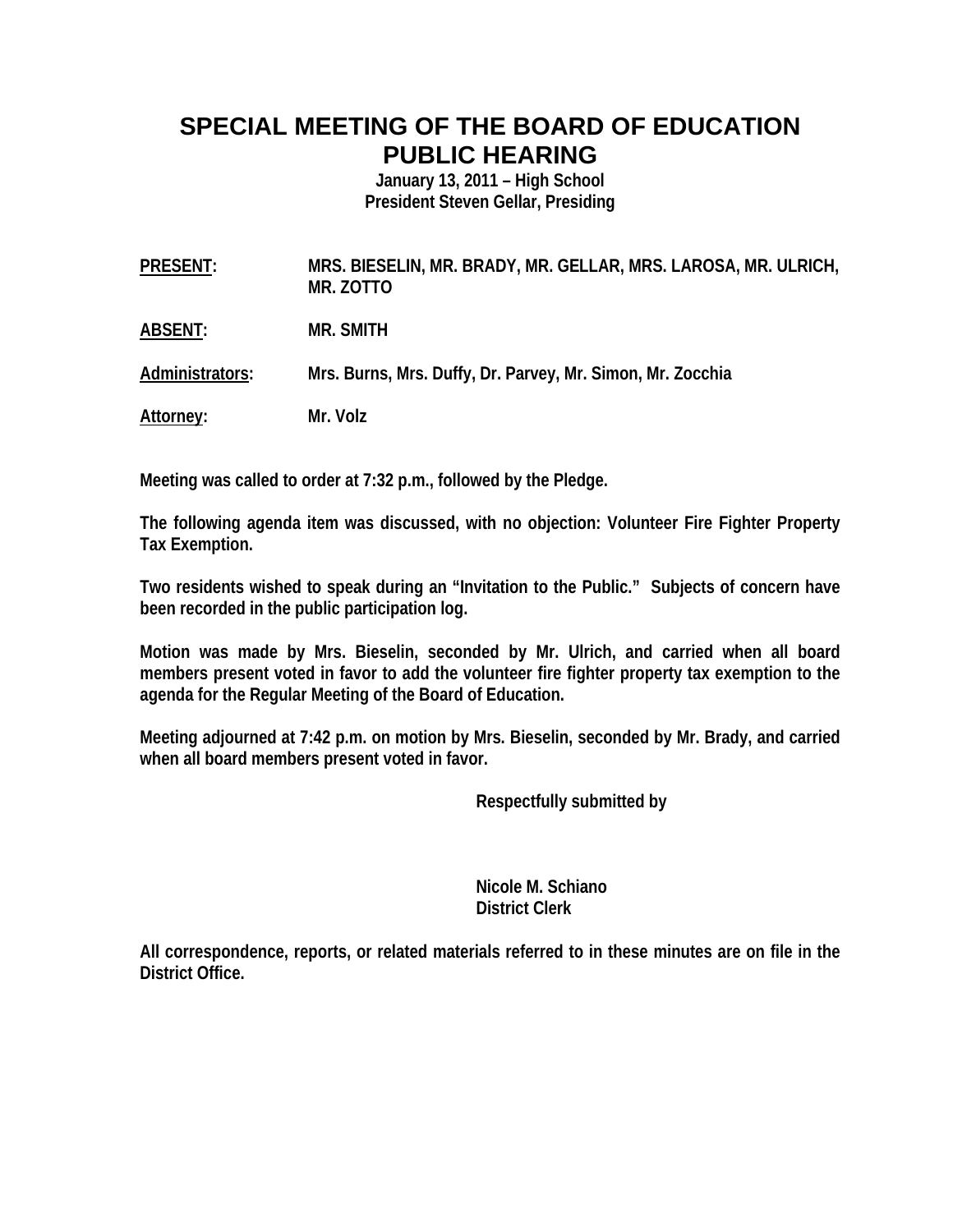## **REGULAR MEETING OF THE BOARD OF EDUCATION**

**January 13, 2011 – High School President Steven Gellar, Presiding** 

| PRESENT:         | MRS. BIESELIN, MR. BRADY, MR. GELLAR,<br>MRS. LAROSA (left at 10:11 p.m.), MR. ULRICH, MR. ZOTTO |
|------------------|--------------------------------------------------------------------------------------------------|
| ABSENT:          | MR. SMITH                                                                                        |
| Administrators:  | Mrs. Burns, Mrs. Duffy, Dr. Parvey, Mr. Simon, Mr. Zocchia                                       |
| <u>Attorney:</u> | Mr. Volz                                                                                         |

**Meeting was called to order at 8:01 p.m., followed by the Pledge.** 

**ANNOUNCEMENTS: A public hearing was held at 7:30 p.m. to discuss a property tax exemption for volunteer fire fighters. Motion was made by Mrs. Bieselin, seconded by Mr. Ulrich, and carried when all board members present voted in favor to grant the exemption.** 

**No one wished to speak during an "Invitation to the Public."** 

**Motion was made by Mrs. LaRosa, seconded by Mrs. Bieselin, and carried when all board members present voted in favor to approve the minutes of the Regular Meeting of December 9, 2010.** 

**RECOGNITION: Girls Varsity Gymnastics – All County: Paula P. & Jessica L.; Suffolk County Coaches Association Scholar Athlete: Kailey L.. Girls Varsity Soccer – All County: Brooke K., Marissa S.; All State: Samantha W.. Boys Varsity Soccer – All County: Sean S. & Cameron E.; League II Coach of the Year: Ed P.. Girls Varsity Cross Country – All County: Ali F. & Jess B.. Boys Varsity Volleyball – All County: Brian S.. Girls Varsity Volleyball – All County: Marisa E.; All County Tournament: Erin B., Erin McG. & Marisa E. Girls Varsity Tennis – All County: Brianna F., Erin C. & Samantha S.; Coach of the Year: Kevin Lewis. Girls Varsity Swimming – All County: Andie C., Rachel M., Julia E. & Bridget W.. Varsity Football – All County: Drew F..** 

**Motion was made by Mrs. LaRosa, seconded by Mrs. Bieselin, and carried when all board members present voted in favor to approve TEACHING: CHILD-BEARING LEAVE OF ABSENCE (paid): Paulina Zarokostas-Panagos, School Counselor; effective December 13, 2010 (High School).** 

**Motion was made by Mr. Ulrich, seconded by Mrs. LaRosa, and carried when all board members present voted in favor to approve TEACHING ASSISTANT: RESIGNATION: Melissa DeVivo, Special Education; effective December 24, 2010 (Beach).**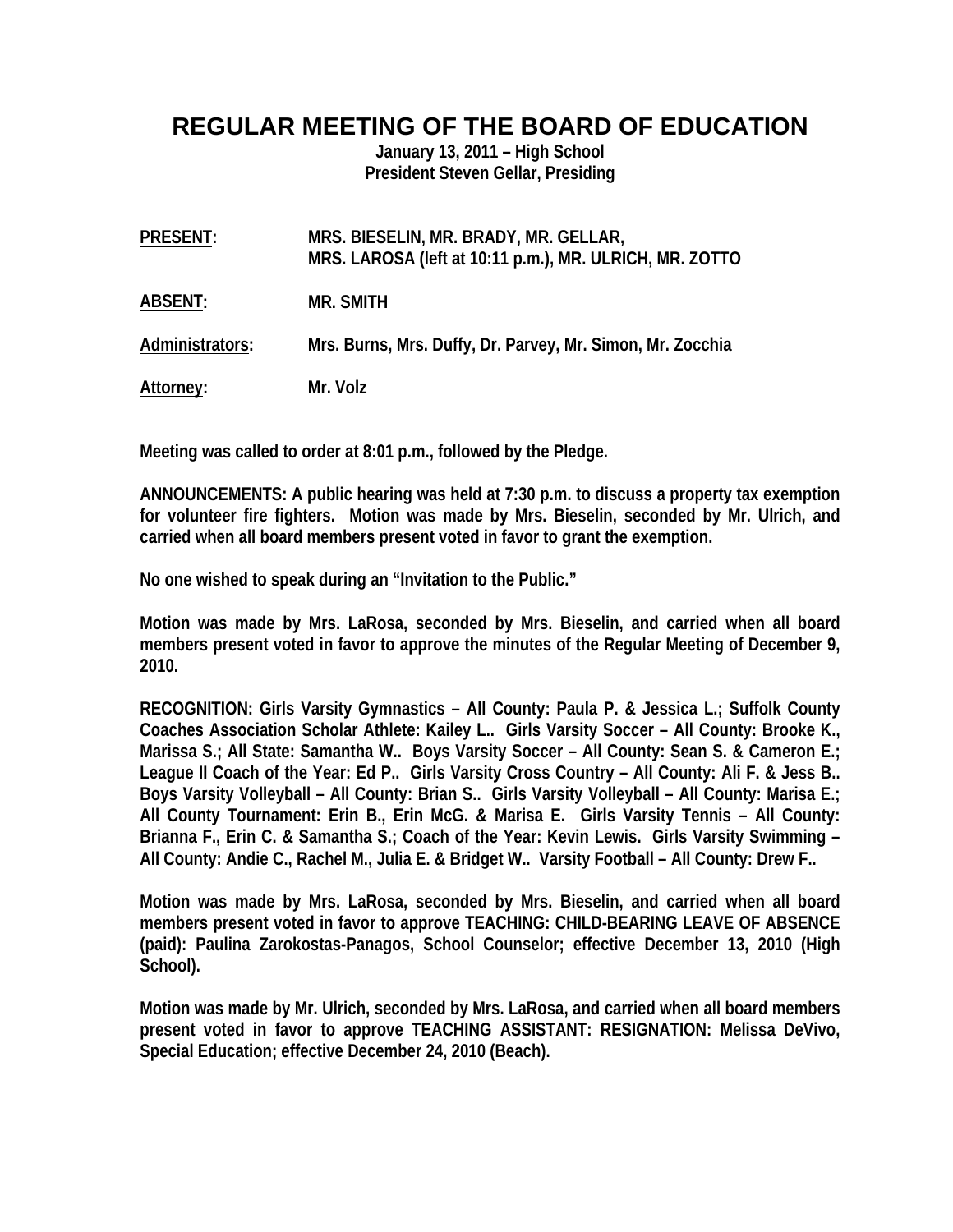**Page 2 Regular Meeting January 13, 2011** 

**Motion was made by Mr. Zotto, seconded by Mrs. LaRosa, and carried when all board members present voted in favor to approve TEACHING ASSISTANT: PROBATIONARY APPOINTMENT: Maura Young, Special Education; effective January 7, 2011 to January 6, 2014 (Beach; Step 3; replacing M. DeVivo {resigned}).** 

**Motion was made by Mr. Ulrich, seconded by Mr. Brady, and carried when all board members present voted in favor to approve CLASSIFIED CIVIL SERVICE: EXCESS OF POSITION: Seann Kirby, Special Ed Aide; effective December 16, 2010 (student at Oquenock no longer needed an aide).** 

**Motion was made by Mr. Brady, seconded by Mrs. Bieselin, and carried when all board members present voted in favor to approve CLASSIFIED CIVIL SERVICE: EXCESS OF POSITION: Maura Young, Special Ed Aide; effective December 15, 2010 (student at Westbrook no longer needed an aide).** 

**Motion was made by Mrs. LaRosa, seconded by Mr. Brady, and carried when all board members present voted in favor to approve CLASSIFIED CIVIL SERVICE: PROBATIONARY APPOINTMENT: Sunshine Alessi, Part-Time Food Service Worker; effective January 14, 2011 (Step 1; High School; replacing V. Tardugno who is now an Assistant Cook).** 

**Motion was made by Mrs. Bieselin, seconded by Mrs. LaRosa, and carried when all board members present voted in favor to approve CLASSIFIED CIVIL SERVICE: PROBATIONARY APPOINTMENT: Michael Maresca, Custodial Worker I; effective January 14, 2011 (Step 1; High School; replacing R. Hunter; {retired}).** 

**Motion was made by Mr. Zotto, seconded by Mrs. LaRosa, and carried when all board members present voted in favor to approve CLASSIFIED CIVIL SERVICE: SUBSTITUTE CLERK TYPIST (\$11.00/hr): Freshta Akley, effective January 18, 2011.** 

**Motion was made by Mrs. Bieselin, seconded by Mr. Ulrich, and carried when all board members present voted in favor to approve CLASSIFIED CIVIL SERVICE: SUBSTITUTE CUSTODIAN (\$9.75/hr): James Ferayorni, effective January 14, 2011; Kevin Kuchler, effective January 14, 2011.** 

**Motion was made by Mr. Brady, seconded by Mrs. LaRosa, and carried when all board members present voted in favor to approve CLASSIFIED CIVIL SERVICE: SUBSTITUTE FOOD SERVICE WORKER (\$9.75/hr): Dawn Lotter, effective January 14, 2011; Kathleen Mosher, effective January 14, 2011; Chiara Turturro, effective January 14, 2011.** 

**Motion was made by Mr. Ulrich, seconded by Mrs. LaRosa, and carried when all board members present voted in favor to approve CLASSIFIED CIVIL SERVICE: SUBSTITUTE NURSE (\$100 per diem): Mary Healy, effective January 14, 2011.**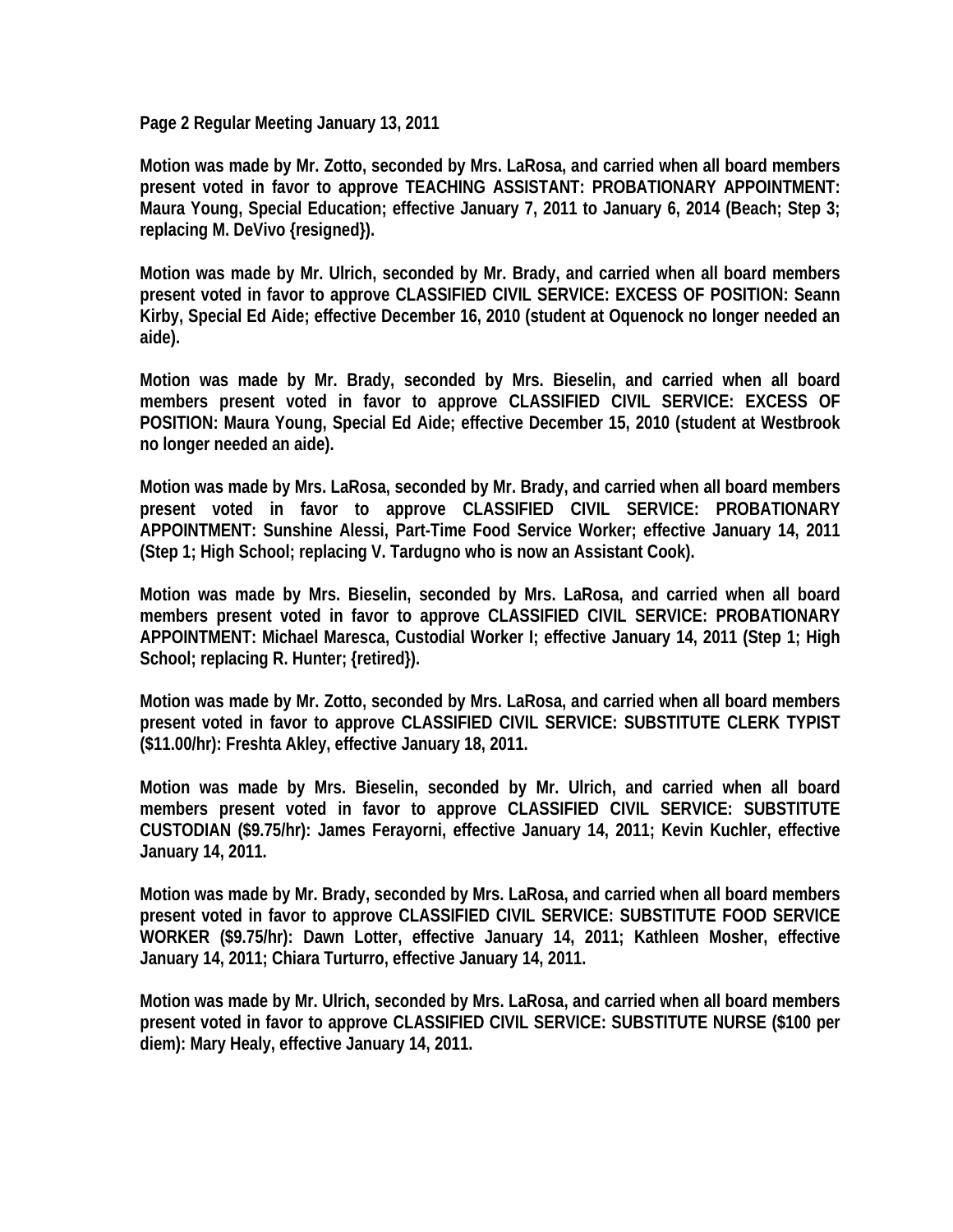**Page 3 Regular Meeting January 13, 2011** 

**Motion was made by Mr. Zotto, seconded by Mr. Brady, and carried when all board members present voted in favor to approve CLASSIFIED CIVIL SERVICE: SUBSTITUTE TEACHER AIDE (\$9.75/hr): Maria Byrne, effective December 17, 2010.** 

**Motion was made by Mrs. Bieselin, seconded by Mr. Brady, and carried when all board members present voted in favor to approve OTHER: ADVISORS/CLUBS 2010 – 2011 SCHOOL YEAR: HIGH SCHOOL: Camille Persico, Music Director – Musical Production.** 

**Motion was made by Mr. Ulrich, seconded by Mrs. LaRosa, and carried when all board members present voted in favor to approve OTHER: ADVISORS/CLUBS 2010 – 2011 SCHOOL YEAR: UDALL ROAD MIDDLE SCHOOL: Justin DeMaio, Musical Director (Musical Production) (shared); Paul Spinella, Musical Director (Musical Production) (shared).** 

**Motion was made by Mr. Ulrich and seconded by Mr. Brady to approve OTHER: ADULT EDUCATION INSTRUCTORS SPRING 2011. Mrs. LaRosa asked if the program is self-sustaining. After a brief discussion, motion carried when all board members present voted in favor to approve OTHER: ADULT EDUCATION INSTRUCTORS SPRING 2011: Susan Batzar (Word) \$35.00/hr; Lenny Butler (CPR, First Aid) \$25.00/hr; David Conroy (Circuit Training) \$25.00/hr; Kim Crichton (Belly Dancing, Pilates, Qigong, Iyengar Yoga) \$30.00/hr; Marie Cuttonaro (French) \$25.00/hr; Mike Dalia (Tai Chi for You) \$25.00/hr; Jennifer Friaglia (Zumba) \$25.00/hr; Janice Heitz (About Boating Safety); Phyllis Hintze (Ballroom Dancing) \$30.00/hr; Vera Kavanaugh (Drawing/Watercolor/Oil Painting) \$25.00/hr; Bruce Lieberman (Defensive Driving); Lawrence Merril (Excel) \$35.00/hr; Frank Olish (Volleyball, Basketball) \$25.00/hr; Patricia Walsh (Planning Ahead for all the Right Reasons); Robert Watts (Introduction to Guitar/Piano) \$25.00/hr; Roberta Woolsey (Aquacise) \$25.00/hr.** 

**Motion was made by Mr. Brady, seconded by Mr. Ulrich, and carried when all board members present voted in favor to approve OTHER: SUBSTITUTE TEACHER (\$100 per diem): Jennafer Agulla, effective January 20, 2011, student teacher; Heather Barbaria, effective January 10, 2011, student teacher; George Baritis, effective January 31, 2011, student teacher; Craig Beale, effective January 24, 2011, student teacher; Andrea Bone, effective January 31, 2011, student teacher; Kerryann DeMauro, effective January 31, 2011, student teacher; Vanessa Escaldi, effective January 31, 2011, student teacher; Deanna Esposito, effective January 19, 2011, student teacher; Melissa Farrell, effective January 31, 2011, student teacher; Kaitlin Fehn, effective March 21, 2011, student teacher; Brian Ferrara, effective January 24, 2011, student teacher; Marco Flores, effective January 31, 2011, student teacher; Timothy Fox, effective March 7, 2011, student teacher; Anthony Iannone, effective January 31, 2011, student teacher; Robert Izzo, effective January 24, 2011, student teacher; Savanah Keicher, effective January 24, 2011, student teacher; Deanna Lamberson, effective January 26, 2011, student teacher; Sarah Lipman, effective January 31, 2011, student teacher; Michelle Ngai, effective January 24, 2011, student teacher; Rod Parisi, effective January 26, 2011, student teacher; Chelsea Reimer, effective March 21, 2011, student teacher; Alyssa Rizzuto, effective March 21, 2011, student teacher; Anne Sidoti, effective January 31, 2011, student teacher; Jessica Smith, effective**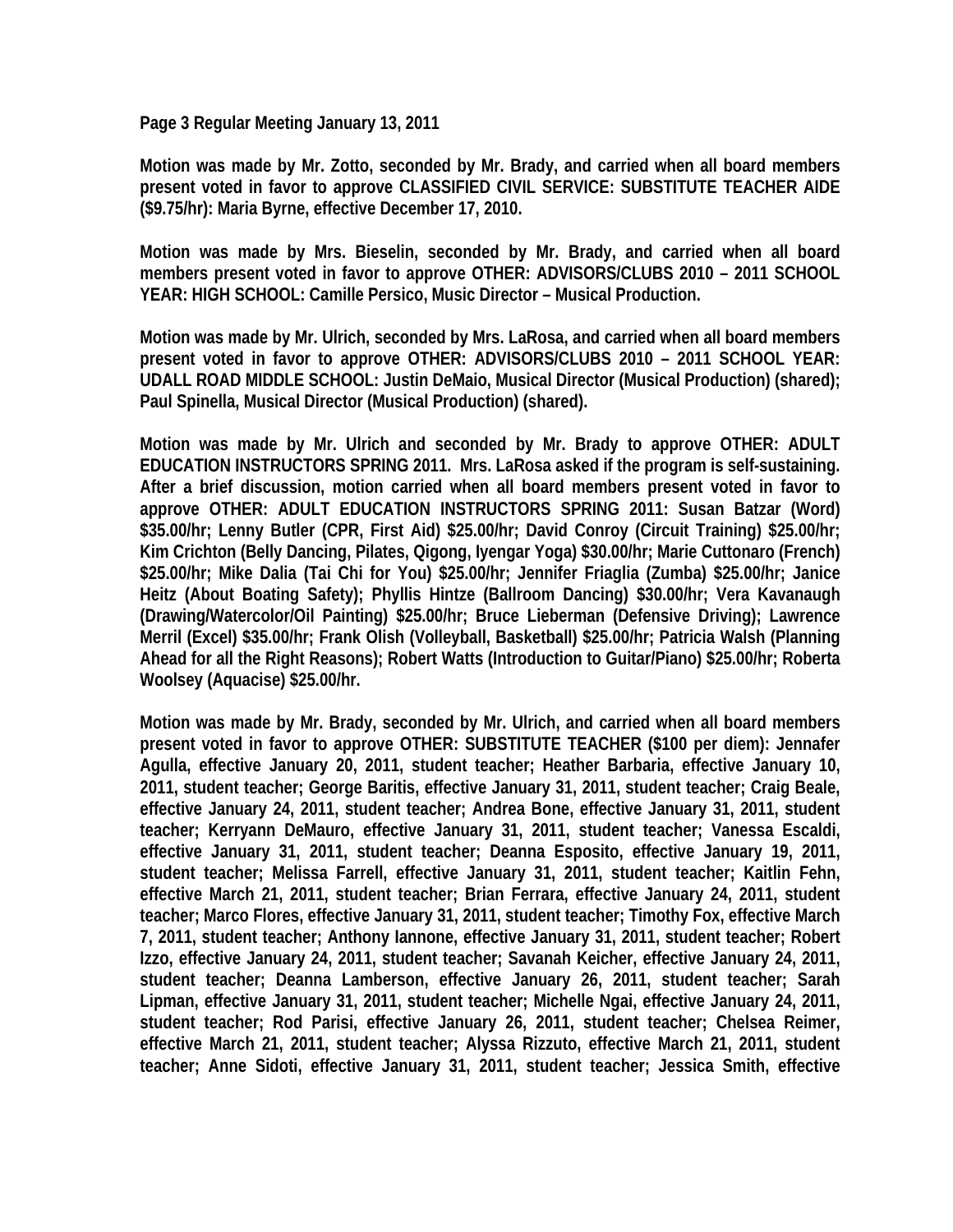**Page 4 Regular Meeting January 13, 2011** 

**January 3, 2011, student teacher; Megan Smith, effective January 10, 2011, student teacher; \*Mark Zelonski, effective January 18, 2011, student teacher; David Ziff, effective January 31, 2011, student teacher.** 

**Motion was made by Mrs. LaRosa, seconded by Mrs. Bieselin, and carried when all board members present voted in favor to approve OTHER: SUBSTITUTE TEACHING ASSISTANT (\$85 per diem): Krystina White, effective January 14, 2011.** 

**CURRICULUM UPDATE: Dr. Parvey discussed the first elementary forum and professional development. Mrs. Burns discussed professional development workshops, Regents exams, and the senior class play.** 

**REPORT OF BOARD COMMITTEES: Mr. Ulrich reported on the Finance Committee meeting of 1/11/11. Mr. Brady reported on the Buildings and Grounds Committee meeting of 1/4/11. Mrs. LaRosa reported on the Committee on Special Education/Preschool Special Education meeting of 1/13/11 and recommendations re: classification/placement/I.E.P. modifications of students as delineated. Mrs. Bieselin reported on the COMPASS Health and Wellness Alliance meeting of 1/6/11. Mr. Ulrich reported on the Bond Advisory Committee meeting of 1/11/11.** 

**The following committees did not meet: Policy Committee, School Board/Student Liaison Committee, Public Relations Committee, Audit Committee, Education Committee, and Legislative Action Committee.** 

**Mr. Marquardt, principal of Udall Road Middle School, gave a presentation on the goals and initiatives of the Bullying Awareness Committee.** 

**The Treasurer's Report for November 2010 was presented. Beginning balance as of October 31, 2010 – \$29,765,592.05; ending balance as of November 30, 2010 – \$19,727,550.42.** 

**Motion was made by Mrs. Bieselin, seconded by Mr. Brady, and carried when all board members present voted in favor to approve the following budget transfers, as recommended by the Finance Committee: General Fund Tran # 2862 – 2868; Capital Fund Tran # 2861 – 2866.** 

**Motion was made by Mr. Ulrich and seconded by Mrs. Bieselin to approve change orders. Mrs. LaRosa asked what the change orders were for. After a brief discussion, motion carried when all board members present voted in favor to approve the following change orders: Watral Brothers, Inc. - #1 at the High School for \$18,108.00; Watral Brothers, Inc. - #1 at Westbrook for \$7,824.00.** 

**Motion was made by Mrs. Bieselin, seconded by Mrs. LaRosa, and carried when all board members present voted in favor to approve the following donations, with thanks: Vocal Motion Parent Group to Vocal Motion for \$3,970.00; Box Tops for Education to P.J. Bellew for \$1,122.70.** 

**\*Conditional Pending Fingerprinting Clearance**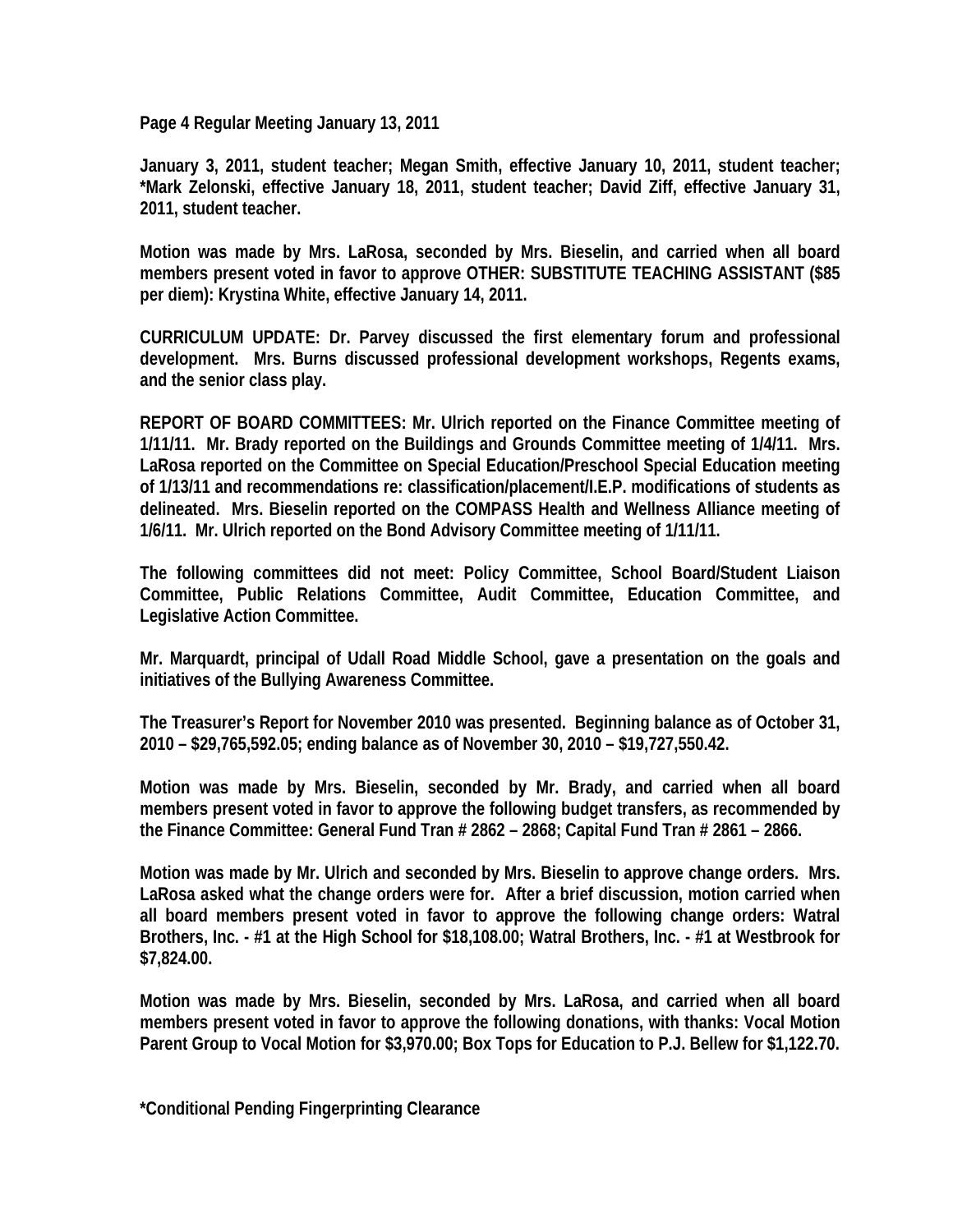**Page 5 Regular Meeting January 13, 2011** 

**Motion was made by Mr. Brady, seconded by Mr. Ulrich, and carried when all board members present voted in favor to approve RESOLUTION: COMPUTER LEASE PURCHASE: BE IT RESOLVED, that upon the recommendation of the Superintendent of Schools, the West Islip Board of Education hereby approves a four year lease purchase of computer equipment with A+ Technology Solutions, Inc. and Hewlett-Packard Financial Services Company for a total payment of \$160,036.20. Furthermore; the Board of Education authorizes the Superintendent of Schools to execute such documents as are necessary with such lease purchase.** 

**Motion was made by Mrs. LaRosa, seconded by Mr. Zotto, and carried when all board members present voted in favor to declare as surplus, and dispose of as the Business Office sees fit, the following materials/equipment: GMC van – Vin # 2GDGG35J5J4503603; wrestling mat.** 

**Motion was made by Mr. Ulrich and seconded by Mr. Brady to approve Special Education contract, pending attorney review. Mrs. LaRosa recommended that the contract be tabled at this time. Motion was made by Mrs. Bieselin, seconded by Mrs. LaRosa, and carried when all board members present voted in favor to table the following Special Education contract: The New England Center for Children.** 

**PRESIDENT'S REPORT: Lionheart wrestling exhibition will be held at the high school on February 4, 2011. PAWS annual dinner dance will be held April 1, 2011.** 

**SUPERINTENDENT'S REPORT: Mr. Simon discussed the following agenda items: 2011 resolutions, formation of a study group, Eastern Suffolk BOCES Special Election – February 14, 2011.** 

**Motion was made by Mr. Brady, seconded by Mrs. Bieselin, and carried when all board members present voted in favor to approve appointment of alternate chief school physicians as follows: Dr. Philip Lloyd Schrank, Dr. James Louis Marzec.** 

**OTHER ITEMS FOR BOARD MEMBERS INFORMATION: Mr. Gellar reminded the board members to complete their building inspections. There will be a blood drive at the high school on January 14, 2011.** 

**One resident wished to speak during an "Invitation to the Public." Subject of concern has been recorded in the public participation log.** 

**Motion was made by Mrs. Bieselin, seconded by Mr. Ulrich, and carried when all board members present voted in favor to adjourn to Executive Session at 9:04 p.m. for the purpose of discussing personnel, negotiations, and/or litigation.** 

**Meeting reconvened at 10:12 p.m. on motion by Mr. Ulrich, seconded by Mrs. Bieselin, and carried when all board members present voted in favor.**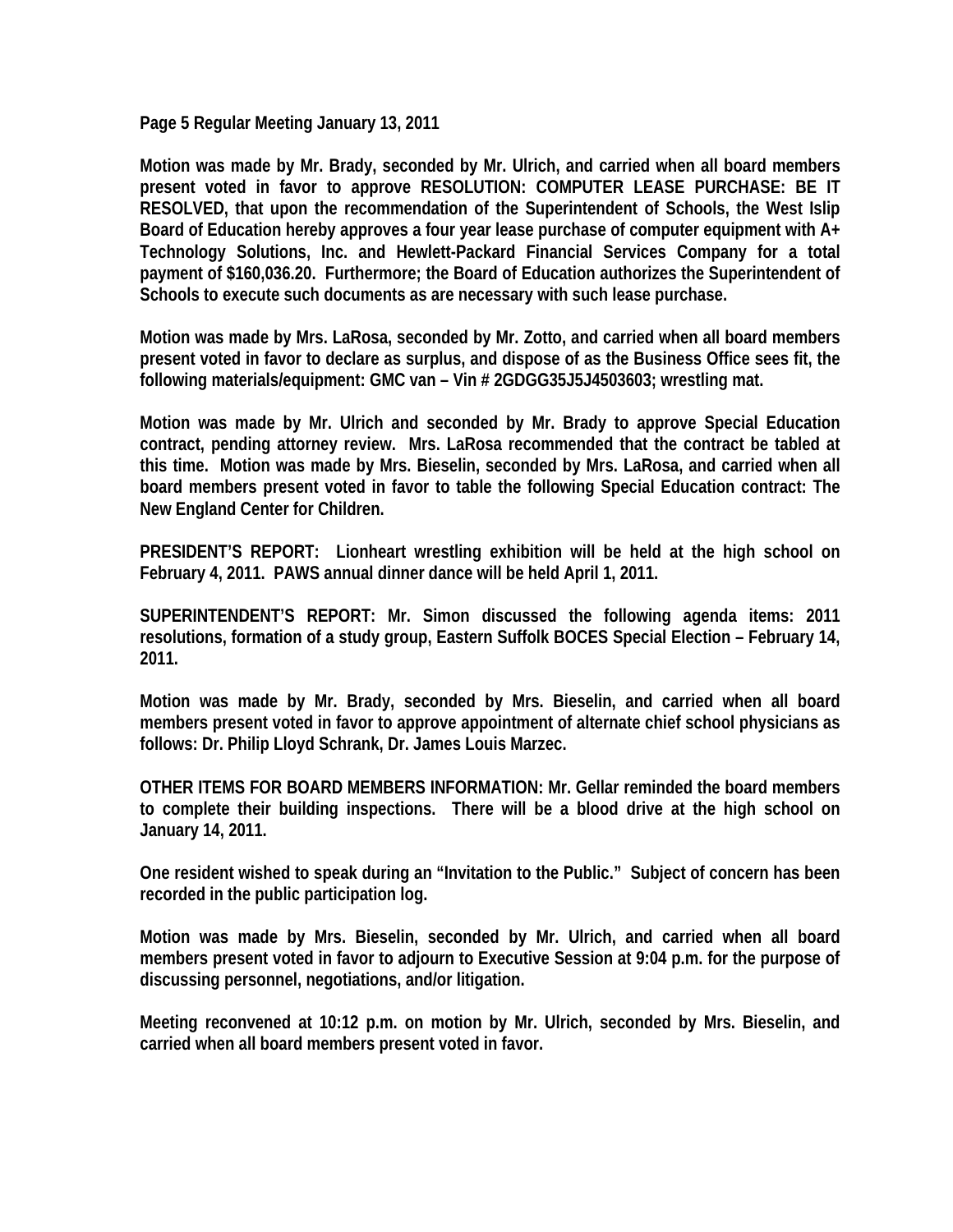**Page 6 Regular Meeting January 13, 2011** 

**Motion was made by Mr. Brady, seconded by Mr. Zotto, and carried when all board members present voted in favor to approve Memorandum of Agreement with West Islip Teaching Assistant Chapter of West Islip Teachers' Association, re: Coleen Nicolosi.** 

**Motion was made by Mr. Ulrich, seconded by Mrs. Bieselin, and carried when all board members present voted in favor to approve attendance zone request for student named in Executive Session.** 

**Meeting adjourned at 10:15 p.m. on motion by Mr. Brady, seconded by Mrs. Bieselin, and carried when all board members present voted in favor.** 

 **Respectfully submitted by** 

 **Nicole M. Schiano District Clerk** 

**All correspondence, reports, or related materials referred to in these minutes are on file in the District Office.**